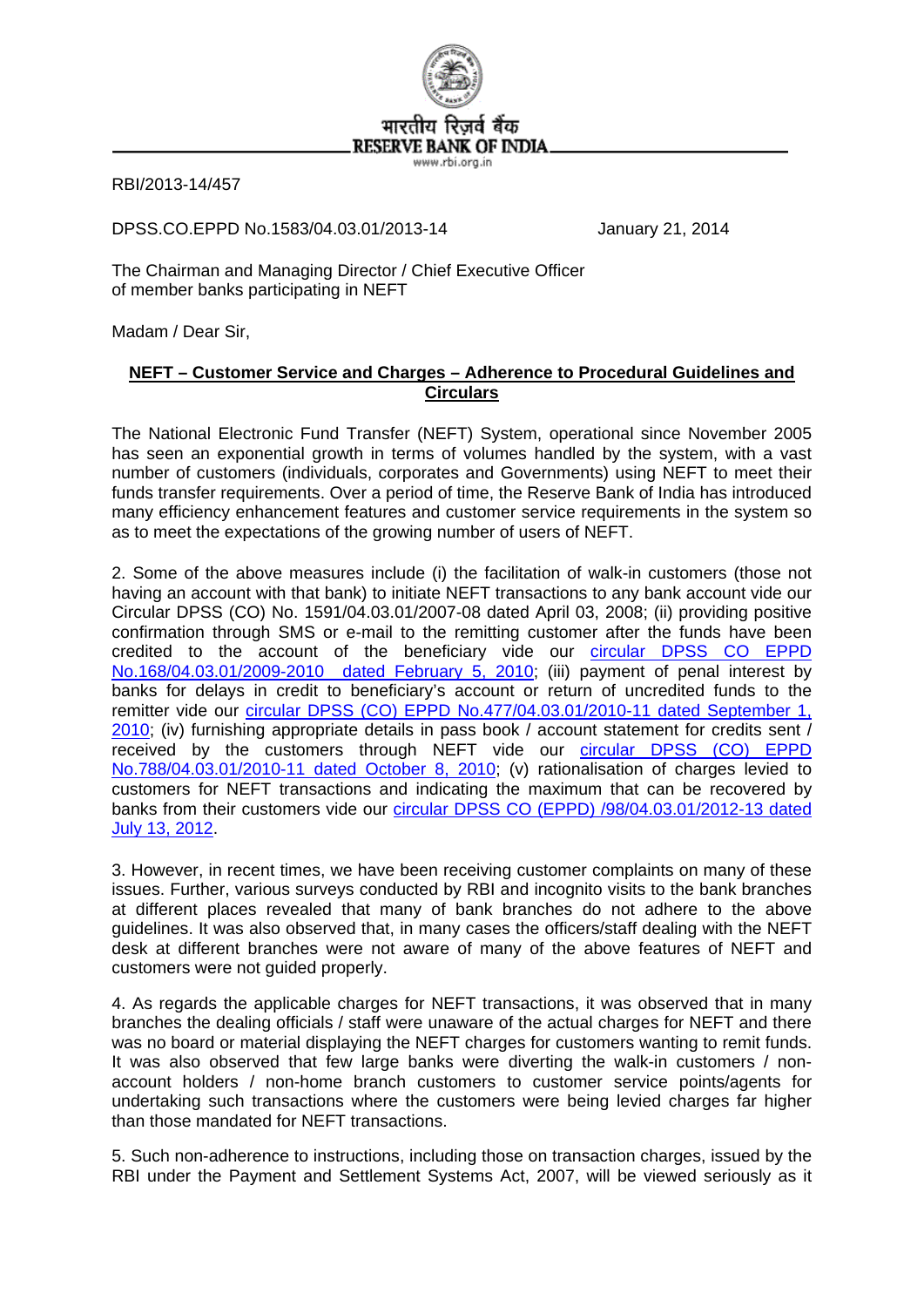brings disrepute to the NEFT system. Hence, it is reiterated that the instructions issued by the Reserve Bank should be adhered to by direct as well as sub-member banks in the NEFT, in both letter and spirit.

- 6. In this context, banks are advised to:
	- a. Educate all their staff / officials about the NEFT process in general and extension of the facility to walk-in customers and customer charges applicable on NEFT, in particular, as outlined in the Procedural Guidelines for NEFT and instructions issued by the Reserve Bank from time to time on NEFT.
	- b. Ensure NEFT applications forms with proper instructions are made available at all branches. The extant charges applicable on NEFT transactions should be displayed at all branches / locations of the bank where NEFT transactions can be conducted. A printed "charges card" in appropriate vernacular language should invariably be carried by agents / business correspondents of the banks.
	- c. Ensure that the charges levied on customers for inter-bank NEFT transactions at both branch locations and CSP/BC/agent locations are at par. Further, it should be ensured that the customers should not be forcibly diverted to BC/CSP/agent locations from the branches for conducting NEFT transactions.
	- d. Ensure that positive confirmation of credit to beneficiary account is invariably sent for all inward transactions received by them. Similarly, banks originating the NEFT transactions may ensure that such positive confirmation is relayed to all remitting customers, including walk-in customers who provide their mobile number / e-mail id, in accordance with our guidelines on the matter. Intimation of failed / returned transactions should also be brought to the notice of the remitting customer and funds credited to the account immediately / returned to the remitted at the earliest.
	- e. Ensure that in case of delayed credits or delayed returns, the penal interest as applicable is paid suo-moto to the customer without necessitating a request for the same by the customer. Banks resorting to back-dating or value-dating such delayed transactions are not excused from paying the penal interest for the delayed period and adoption of such practices will be viewed seriously.

7. Banks may arrange to intimate to this Department, data pertaining to NEFT transactions by walk-in customers (those not having an account with the bank) in the format attached, on a quarterly basis for the next one year, starting from quarter ended  $31<sup>st</sup>$  March 2014.

8. These directions are issued by the Reserve Bank of India, in exercise of the powers conferred by Section 18 of the Payment and Settlement Systems Act, 2007 (Act 51 of 2007).

9. Please acknowledge receipt and ensure compliance.

Yours faithfully,

(Vijay Chugh) Chief General Manager